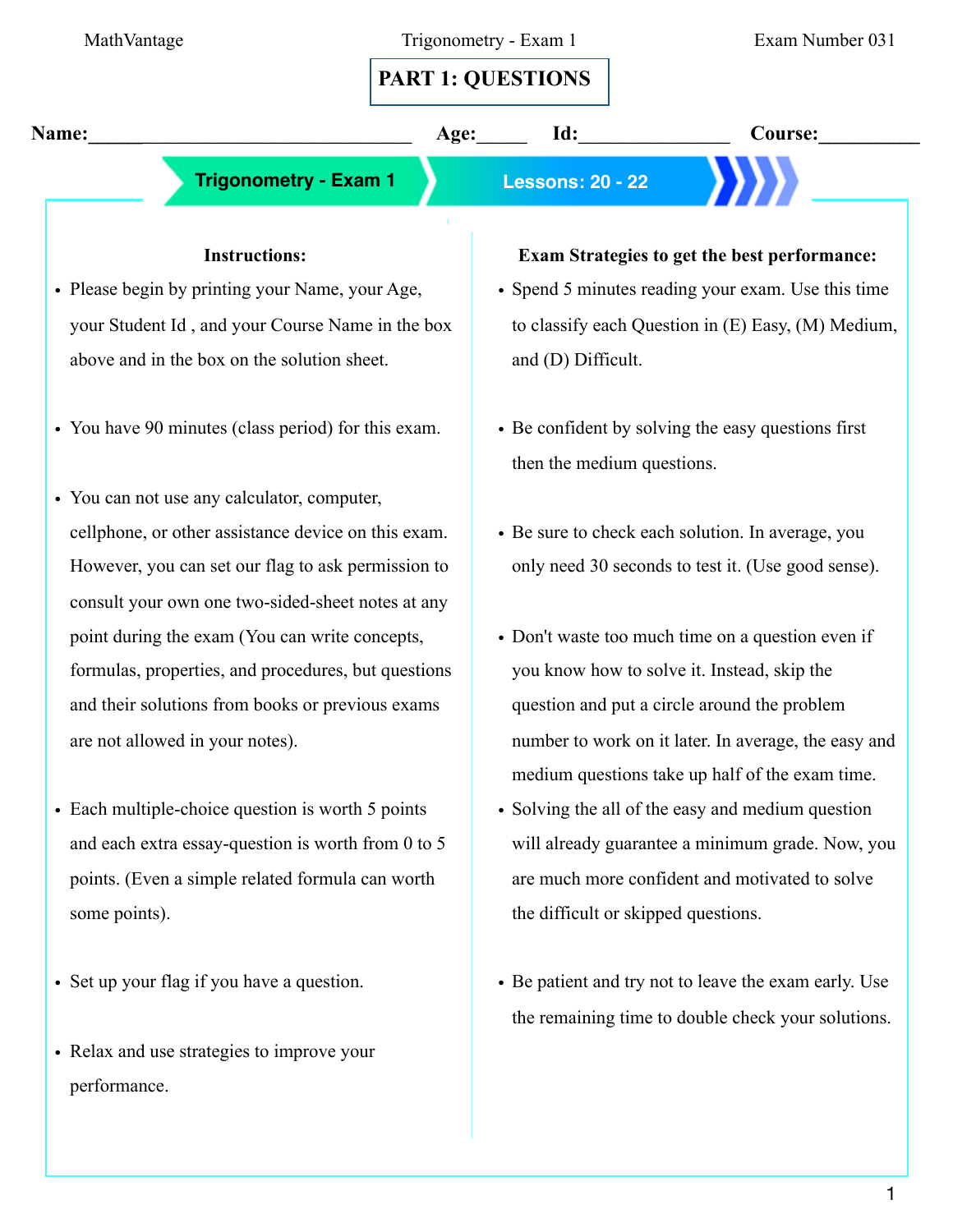#### 1. Given:

- I. Trigonometry is the branch of mathematics that deals with the relationship between the sides and angles of triangles and the study of trigonometric functions.
- II. The radian is the standard unit of angular measure that is equal to the length of a corresponding arc of a unit circle.
- III. The number  $\pi$  is a mathematical constant defined as the ratio of a circle's circumference to its diameter.

Then,

- a) I, II, and III are correct.
- b) I, II, and III are **incorrect**.
- c) Only I and II are correct.
- d) Only I and III are correct.
- e) Only II and III are correct.

#### Solution: a

- I. True. Definition of trigonometry.
- II. True. Definition of radian.

III. True. The number  $\pi$  is a mathematical constant (approximately equal to 3.14159) defined as the ratio of a circle's circumference to its diameter. Today,  $\pi$  has various equivalent definitions and appears in many formulas in all areas of mathematics and physics. Thus, I, II, and III are correct.

2. What is the measure in degrees of the angle  $\frac{5\pi}{2}$ ? 3

a)  $150^{\circ}$  b)  $210^{\circ}$  c)  $330^{\circ}$  d)  $390^{\circ}$  e) None of the above.

Solution: e

 $A = \frac{5\pi}{3} = \frac{5(180^\circ)}{3} = 300^\circ$ 

3. What is the measure in degrees of the angle  $-\frac{5\pi}{6}$ ? 6

a)  $150^{\circ}$  b)  $210^{\circ}$  c)  $330^{\circ}$  d)  $390^{\circ}$  e) None of the above.

Solution: b

$$
A = -\frac{5\pi}{6} = \frac{7\pi}{6} = \frac{7(180^\circ)}{6} = 210^\circ
$$

4. In the trigonometric ball,  $\theta = 60^\circ$  is:

a) 
$$
\frac{\pi}{3}
$$
 b)  $\frac{7\pi}{3}$  c) All alternatives are correct.

$$
d) -\frac{5\pi}{3} \qquad e) -300^o
$$

Solution: c







Adjacent

Then,

I. 
$$
sin(\theta) = \frac{\text{Opposite}}{\text{Hypotenuse}}
$$

II. 
$$
cos(\theta) = \frac{\text{Adjacent}}{\text{Hypotenuse}}
$$

III. 
$$
\csc(\theta) = \frac{1}{\cos(\theta)}
$$

- a) Only I and II are correct
- b) Only I and III are correct
- c) Only II and III are correct
- d) I, II, and III are correct
- e) None of the above.

#### Solution: a

I. True: 
$$
sin(\theta) = \frac{\text{Opposite}}{\text{Hypotenuse}}
$$

II. True: 
$$
cos(\theta) = \frac{\text{Adjacent}}{\text{Hypotenuse}}
$$

III. False: 
$$
csc(\theta) = \frac{1}{sin(\theta)}
$$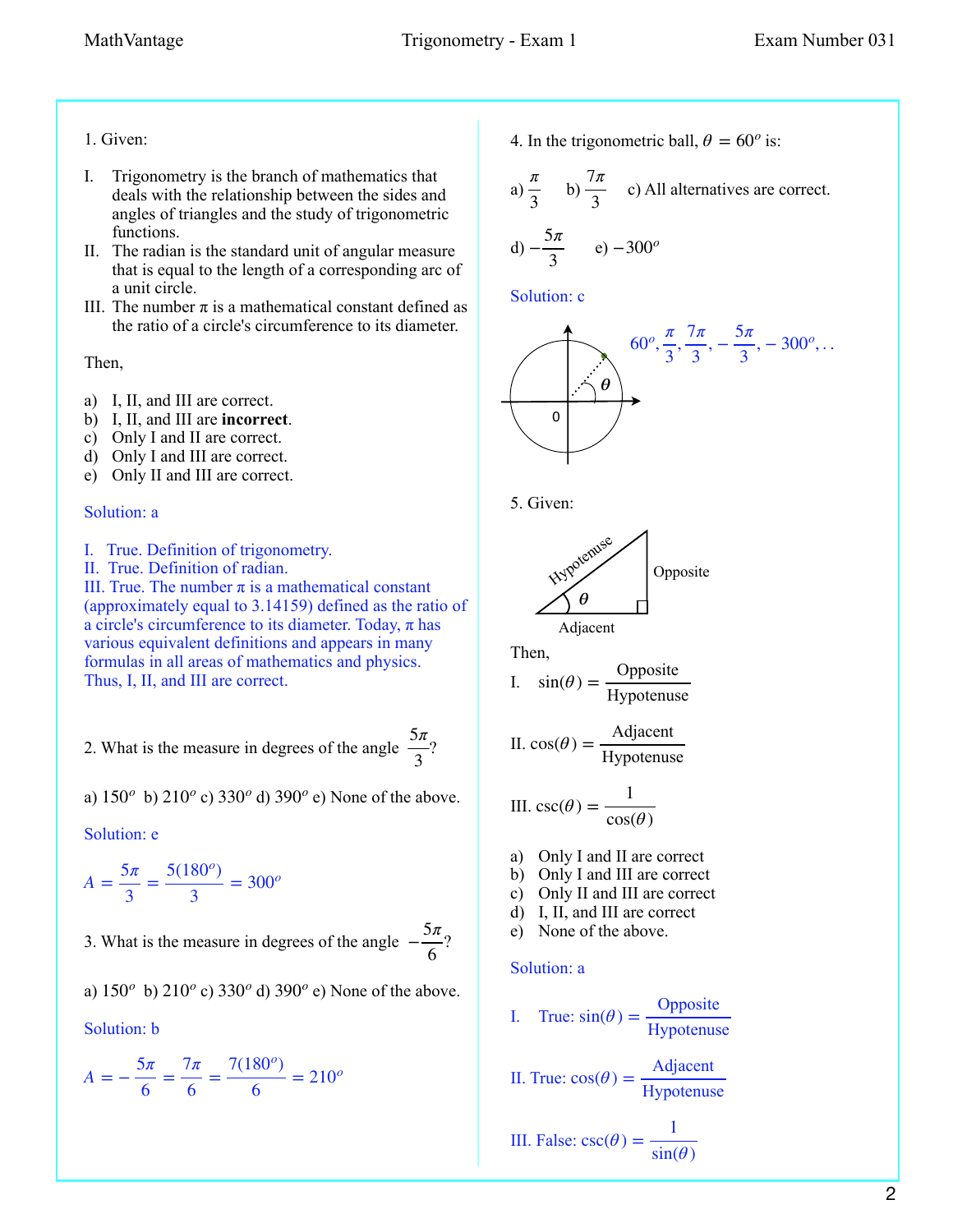

3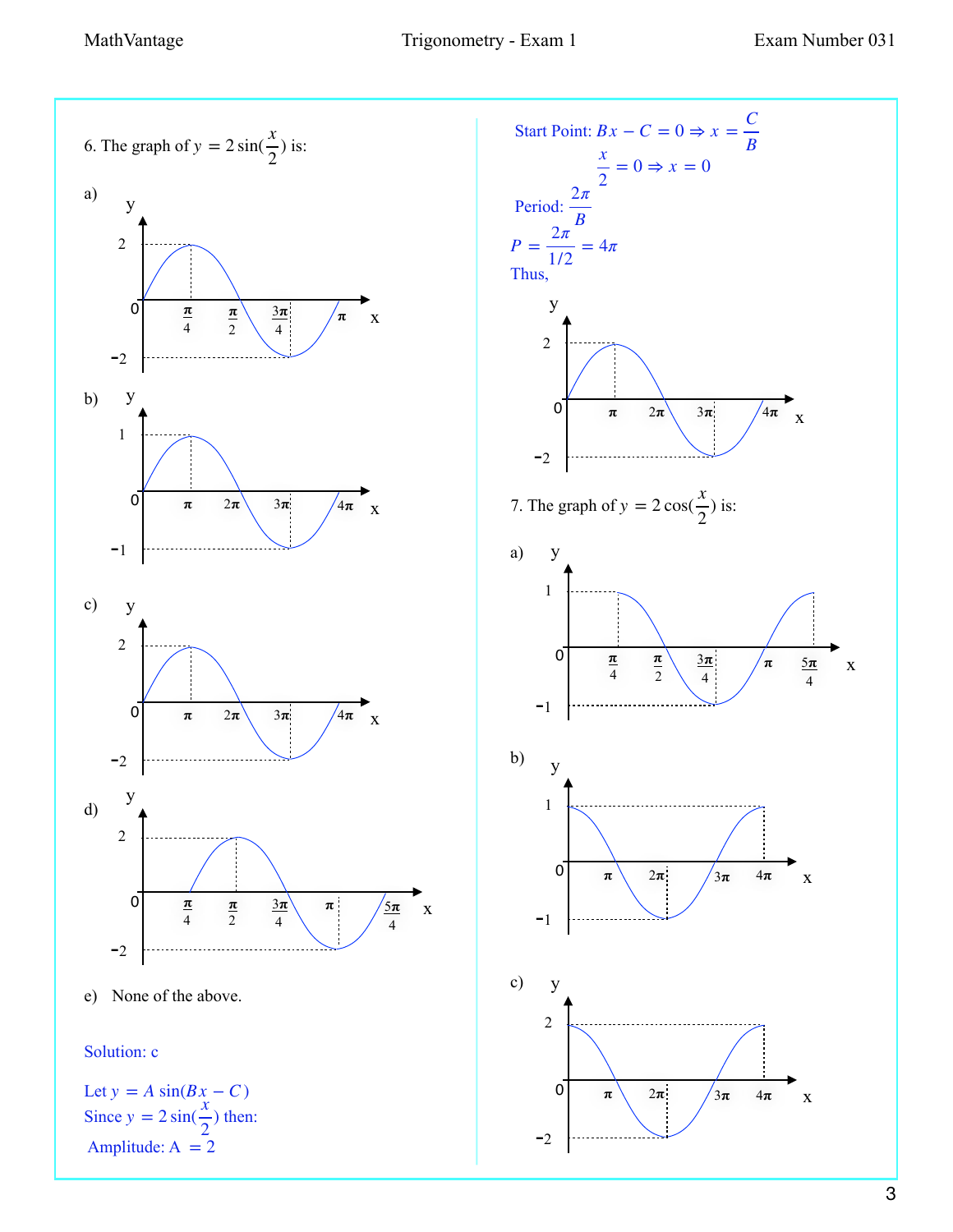

e) None of the above.

#### Solution: c

Let 
$$
y = A \cos(Bx - C)
$$
  
\nSince  $y = 2 \cos(\frac{x}{2})$  then:  
\nAmplitude:  $A = 2$   
\nStart Point:  $Bx - C = 0 \Rightarrow x = \frac{C}{B}$   
\n $\frac{x}{2} = 0 \Rightarrow x = 0$   
\nPeriod:  $\frac{2\pi}{B}$   
\n $P = \frac{2\pi}{1/2} = 4\pi$   
\nThus,



8. Given angle  $\theta_1 = \frac{\pi}{12}$  in the I Quadrant, the correspondent angles  $\theta_2$ ,  $\theta_3$ ,  $\theta_4$  in the quadrants II, III, and IV are:

- a)  $\frac{2\pi}{\pi}$ ,  $\frac{4\pi}{\pi}$ , and 3 4*π* 3 5*π* 3
- b)  $\frac{3\pi}{4}$ ,  $\frac{5\pi}{4}$ , and 4 5*π* 4 7*π* 4

c) 
$$
\frac{5\pi}{6}, \frac{7\pi}{6}, \text{ and } \frac{11\pi}{6}
$$

d) 
$$
\frac{11\pi}{12}
$$
,  $\frac{13\pi}{12}$ , and  $\frac{23\pi}{12}$ 

e) None of the above.

#### Solution: d



9. Given:



The general solution is:

I. 
$$
x = \frac{\pi}{6} + 2\pi k
$$
  
\n
$$
x = \frac{5\pi}{6} + 2\pi k
$$
\n
$$
x = \frac{7\pi}{6} + 2\pi k
$$
\n
$$
x = \frac{11\pi}{6} + 2\pi k
$$
\n
$$
x = \frac{11\pi}{6} + 2\pi k
$$

II. 
$$
x = \frac{\pi}{6} + \pi k
$$
  
 $x = \frac{5\pi}{6} + \pi k$   $k \in \mathbb{R}$ 

III. 
$$
x = \pm \frac{\pi}{6} + \pi k, k \in \mathbb{Z}
$$

- a) I, II, and III are incorrect.
- b) I, II, and III are correct.
- c) Only I and II correct.
- d) Only I and III are correct.
- e) None of the above.

#### Solution: b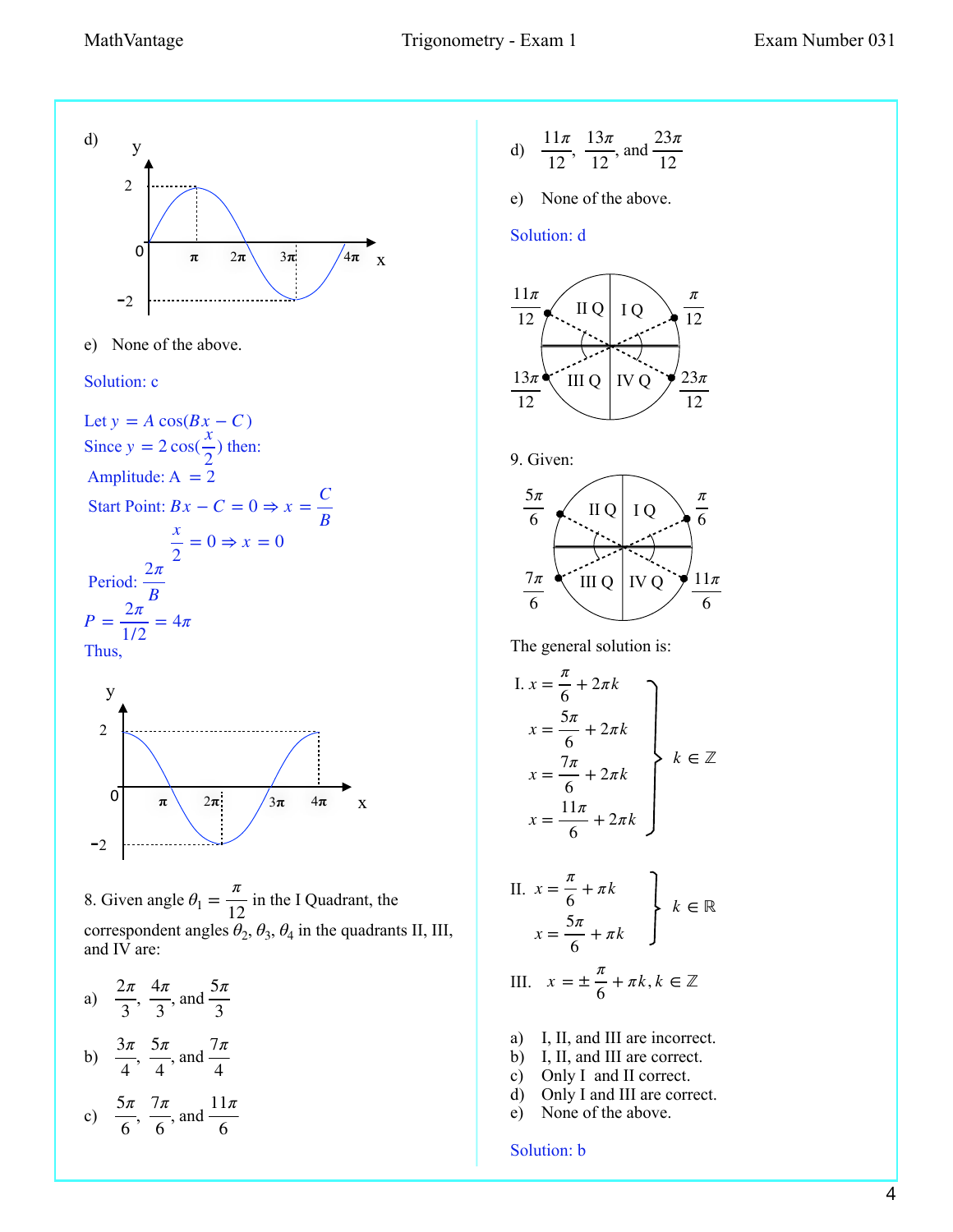10. Solve: 
$$
\sin x = -\frac{\sqrt{3}}{2}
$$
, where  $0 \le x < 2\pi$   
\na)  $x = \frac{\pi}{6}$  or  $x = \frac{5\pi}{6}$   
\nb)  $x = \frac{\pi}{4}$  or  $x = \frac{3\pi}{4}$   
\nc)  $x = \frac{7\pi}{6}$  or  $x = \frac{11\pi}{6}$   
\nd)  $x = \frac{5\pi}{4}$  or  $x = \frac{7\pi}{4}$   
\ne) None of the above.

#### Solution: e



Thus,  $x = \frac{4\pi}{3}$ 3 or  $x = \frac{5\pi}{2}$ 3

11. Solve: 
$$
\cos x = \frac{1}{2}
$$
, where  $0 \le x < 2\pi$ 

a) 
$$
x = \frac{\pi}{3}
$$
 or  $x = \frac{5\pi}{3}$   
b)  $x = \frac{\pi}{4}$  or  $x = \frac{7\pi}{4}$ 

- c) d)  $x = \frac{3\pi}{4}$  $x = \frac{2\pi}{2}$ 3 or  $x = \frac{4\pi}{2}$ 3 4 or  $x = \frac{5\pi}{4}$ 4
- e) None of the above.



12. Solve: 
$$
\tan x = -\frac{\sqrt{3}}{3}
$$
, where  $0 \le x < 2\pi$   
\na)  $x = \frac{\pi}{6}$  or  $x = \frac{7\pi}{6}$   
\nb)  $x = \frac{\pi}{4}$  or  $x = \frac{5\pi}{4}$   
\nc)  $x = \frac{2\pi}{3}$  or  $x = \frac{5\pi}{3}$   
\nd)  $x = \frac{3\pi}{4}$  or  $x = \frac{7\pi}{4}$   
\ne) None of the above.  
\nSolution: e  
\n $\tan x = -\frac{\sqrt{3}}{2}$ 

$$
\frac{5\pi}{6}
$$
\n
$$
\frac{5\pi}{6}
$$
\nThus,  $x = \frac{5\pi}{6}$  or  $x = \frac{11\pi}{6}$   
\n13. Solve:  $\sin x = \frac{\sqrt{2}}{2}$   
\na)  $x = \frac{\pi}{6} + 2\pi k$  or  $x = \frac{5\pi}{6} + 2\pi k$ ,  $k \in \mathbb{Z}$   
\nb)  $x = \frac{\pi}{4} + 2\pi k$  or  $x = \frac{3\pi}{4} + 2\pi k$ ,  $k \in \mathbb{Z}$   
\nc)  $x = \frac{7\pi}{6} + 2\pi k$  or  $x = \frac{11\pi}{6} + 2\pi k$ ,  $k \in \mathbb{Z}$   
\nd)  $x = \frac{5\pi}{4} + 2\pi k$  or  $x = \frac{7\pi}{4} + 2\pi k$ ,  $k \in \mathbb{Z}$   
\ne) None of the above.  
\nSolution: b  
\n $\sin x = \frac{\sqrt{2}}{2}$   
\nThus,  $x = \frac{\pi}{2} + 2\pi k$  or  $x = \frac{3\pi}{4} + 2\pi k$ ,  $k \in \mathbb{Z}$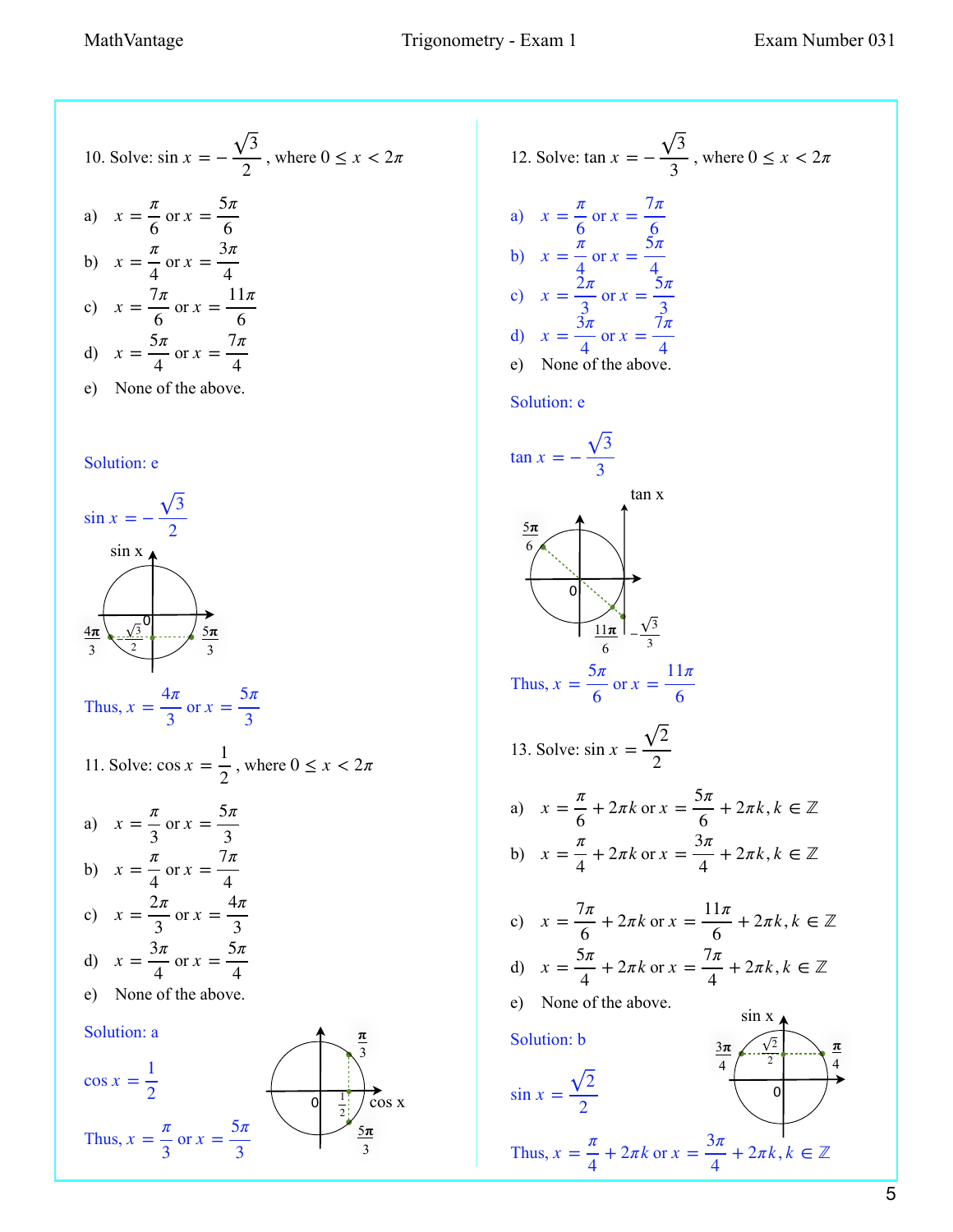14. Solve: 
$$
\cos x = -\frac{\sqrt{2}}{2}
$$
  
\na)  $x = \frac{\pi}{3} + 2\pi k$  or  $x = \frac{5\pi}{3} + 2\pi k$ ,  $k \in \mathbb{Z}$   
\nb)  $x = \frac{\pi}{4} + 2\pi k$  or  $x = \frac{7\pi}{4} + 2\pi k$ ,  $k \in \mathbb{Z}$   
\nc)  $x = \frac{2\pi}{3} + 2\pi k$  or  $x = \frac{4\pi}{3} + 2\pi k$ ,  $k \in \mathbb{Z}$   
\nd)  $x = \frac{3\pi}{4} + 2\pi k$  or  $x = \frac{5\pi}{4} + 2\pi k$ ,  $k \in \mathbb{Z}$   
\ne) None of the above.  
\nSolution: d  
\n $\cos x = -\frac{\sqrt{2}}{2}$   
\n $\cos x = -\frac{\sqrt{2}}{2}$   
\nThus,  $x = \frac{3\pi}{4} + 2\pi k$  or  $x = \frac{5\pi}{4} + 2\pi k$ ,  $k \in \mathbb{Z}$   
\n15. Solve:  $\tan x = -\sqrt{3}$   
\na)  $x = \frac{\pi}{6} + 2\pi k$  or  $x = \frac{7\pi}{6} + 2\pi k$ ,  $k \in \mathbb{Z}$   
\nb)  $x = \frac{\pi}{4} + 2\pi k$  or  $x = \frac{5\pi}{4} + 2\pi k$ ,  $k \in \mathbb{Z}$   
\nc)  $x = \frac{2\pi}{3} + 2\pi k$  or  $x = \frac{5\pi}{3} + 2\pi k$ ,  $k \in \mathbb{Z}$   
\nd)  $x = \frac{3\pi}{4} + 2\pi k$  or  $x = \frac{7\pi}{4} + 2\pi k$ ,  $k \in \mathbb{Z}$   
\ne) None of the above.

#### Solution: c



Thus, 
$$
x = \frac{2\pi}{3} + 2\pi k
$$
 or  $x = \frac{5\pi}{3} + 2\pi k, k \in \mathbb{Z}$ 

16. Solve: 
$$
\csc^2 x = 2
$$
  
\na)  $x = \frac{\pi}{6} + \pi k$  or  $x = \frac{5\pi}{6} + \pi k, k \in \mathbb{Z}$   
\nb)  $x = \frac{\pi}{3} + \pi k$  or  $x = \frac{2\pi}{3} + \pi k, k \in \mathbb{Z}$   
\nc)  $x = \frac{\pi}{4} + 2\pi k$  or  $x = \frac{3\pi}{4} + 2\pi k, k \in \mathbb{Z}$   
\nd)  $x = \frac{\pi}{2} + 2\pi k$  or  $x = \frac{5\pi}{6} + 2\pi k, k \in \mathbb{Z}$   
\ne) None of the above.  
\nSolution: c

$$
\csc^2 x = 2
$$

$$
\left(\frac{1}{\sin x}\right)^2 x = 2
$$

$$
\sin x = \pm \frac{\sqrt{2}}{2}
$$

$$
\begin{array}{c}\n\sin x \\
\frac{3\pi}{4} \\
\frac{5\pi}{4} \\
\end{array}
$$

Thus, 
$$
x = \frac{\pi}{4} + \pi k
$$
 or  $x = \frac{3\pi}{4} + \pi k, k \in \mathbb{Z}$ 

17. Solve:  $\tan^2 x + \tan x = 0$ a)  $x = \pi k$  or  $x = \frac{7\pi}{6} + 2\pi k$  or  $x = \frac{11\pi}{6} + 2\pi k$ ,  $k \in \mathbb{Z}$ b)  $x = \frac{\pi}{2} + \pi k$  or  $x = \frac{2\pi}{3} + 2\pi k$  or  $x = \frac{4\pi}{3} + 2\pi k$ ,  $k \in \mathbb{Z}$ c)  $x = \pi k$  or  $x = \frac{\pi}{4} + \pi k, k \in \mathbb{Z}$ d) e) None of the above.  $x = \pi k$  or  $x = \frac{3\pi}{4} + \pi k$ ,  $k \in \mathbb{Z}$  $x = \pi k$  or  $x = \frac{5\pi}{4} + \pi k$ ,  $k \in \mathbb{Z}$ 

#### Solution: c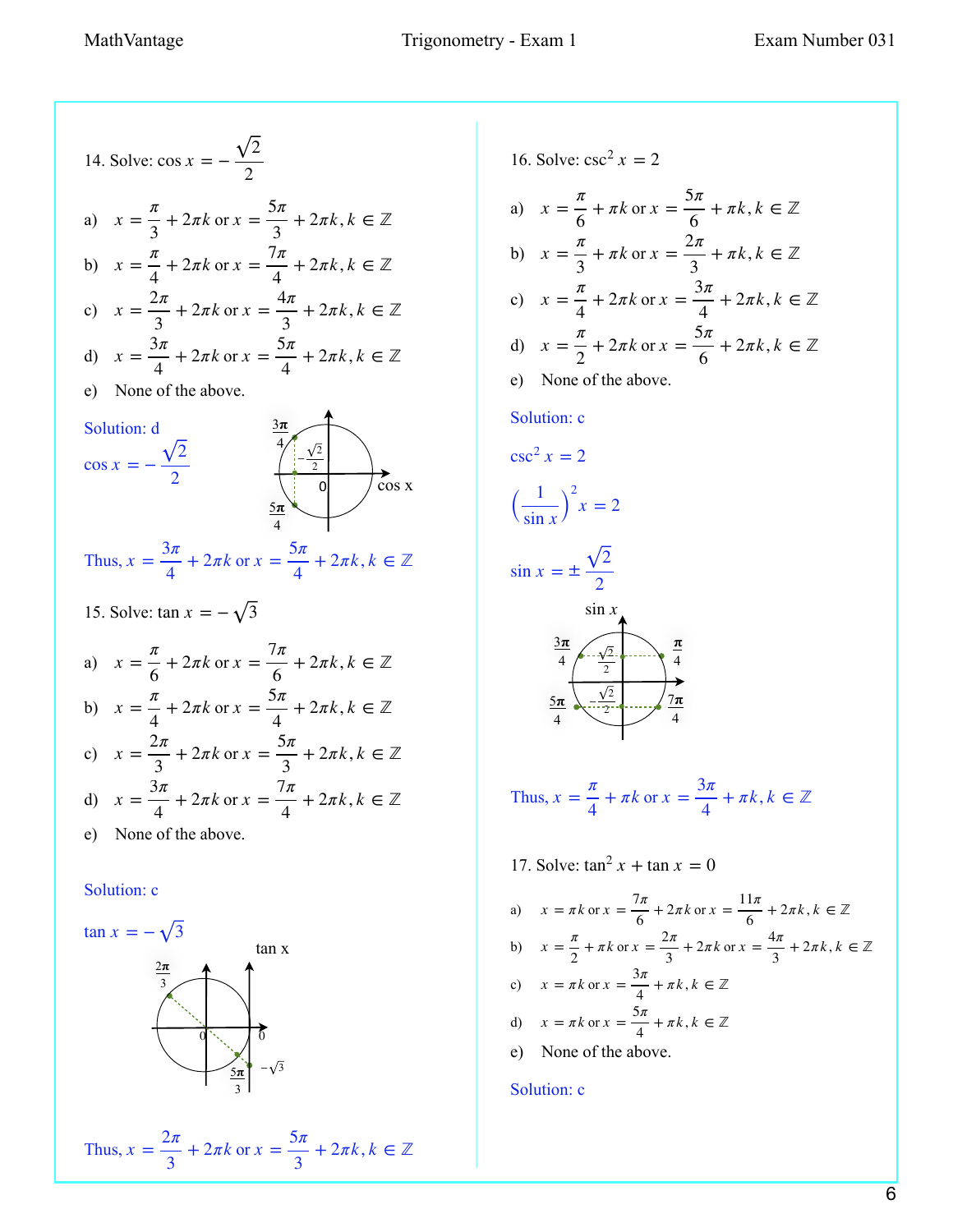Thus,  $x = \pi k$  or  $x = \frac{3\pi}{4}$  $\tan^2 x + \tan x = 0$  $\tan x (\tan x + 1) = 0$  $\tan x = 0$  or  $\tan x = -1$  $+ \pi k, k \in \mathbb{Z}$  $\frac{3\pi}{2}$ 4  $\frac{7\pi}{2}$ 4 tan x −1  $\pi$  0 0 0 0

18. Solve the trigonometric inequality:

4

$$
\cos x \le -\frac{\sqrt{3}}{2}
$$
  
\na)  $S = \left\{ x \in \mathbb{R} / \frac{\pi}{4} + 2\pi k \le x \le \frac{3\pi}{4} + 2\pi k, \quad k \in \mathbb{Z} \right\}$   
\nb)  $S = \left\{ x \in \mathbb{R} / \frac{5\pi}{6} + 2\pi k \le x \le \frac{7\pi}{6} + 2\pi k, \quad k \in \mathbb{Z} \right\}$   
\nc)  $S = \left\{ x \in \mathbb{R} / \frac{\pi}{6} + \pi k \le x < \frac{\pi}{2} + \pi k, \quad k \in \mathbb{Z} \right\}$   
\nd)  $S = \left\{ x \in \mathbb{R} / \frac{\pi}{3} + \pi k \le x < \frac{\pi}{2} + \pi k, \quad k \in \mathbb{Z} \right\}$   
\ne) None of the above.

Solution: b



19. Solve the trigonometric inequality:

$$
\cos x > -\frac{1}{2}
$$
\n
$$
\text{a) } S = \left\{ x \in \mathbb{R}/2\pi k \le x < \frac{\pi}{3} + 2\pi k \text{ or } \frac{5\pi}{3} + 2\pi k < x < 2\pi k, k \in \mathbb{Z} \right\}
$$
\n
$$
\text{b) } S = \left\{ x \in \mathbb{R}/2\pi k \le x < \frac{\pi}{4} + 2\pi k \text{ or } \frac{7\pi}{4} + 2\pi k < x < 2\pi k, k \in \mathbb{Z} \right\}
$$
\n
$$
\text{c) } S = \left\{ x \in \mathbb{R}/2\pi k \le x < \frac{\pi}{6} + 2\pi k \text{ or } \frac{7\pi}{6} + 2\pi k < x < 2\pi k, k \in \mathbb{Z} \right\}
$$
\n
$$
\text{d) } S = \left\{ x \in \mathbb{R}/2\pi k \le x < \frac{\pi}{2} + 2\pi k \text{ or } \frac{3\pi}{2} + 2\pi k < x < 2\pi k, k \in \mathbb{Z} \right\}
$$
\n
$$
\text{e) None of the above.}
$$

#### Solution: e





$$
\cos x > \frac{4}{3}
$$
  
\na)  $S = \left\{ x \in \mathbb{R}/2\pi k \le x < \frac{\pi}{6} + 2\pi k \text{ or } \frac{11\pi}{6} + 2\pi k < x < 2\pi k, k \in \mathbb{Z} \right\}$   
\nb)  $S = \left\{ x \in \mathbb{R}/2\pi k \le x < \frac{\pi}{3} + 2\pi k \text{ or } \frac{5\pi}{3} + 2\pi k < x < 2\pi k, k \in \mathbb{Z} \right\}$   
\nc)  $S = \left\{ x \in \mathbb{R}/2\pi k \le x < \frac{\pi}{4} + 2\pi k \text{ or } \frac{7\pi}{4} + 2\pi k < x < 2\pi k, k \in \mathbb{Z} \right\}$   
\nd)  $S = \left\{ x \in \mathbb{R}/2\pi k \le x < \frac{\pi}{2} + 2\pi k \text{ or } \frac{3\pi}{2} + 2\pi k < x < 2\pi k, k \in \mathbb{Z} \right\}$   
\ne)  $S = \emptyset$ 

Solution: e

Thus,  $S = \emptyset$ .  $-1 \le \cos x \le 1 \Rightarrow \nexists x \in \mathbb{R}$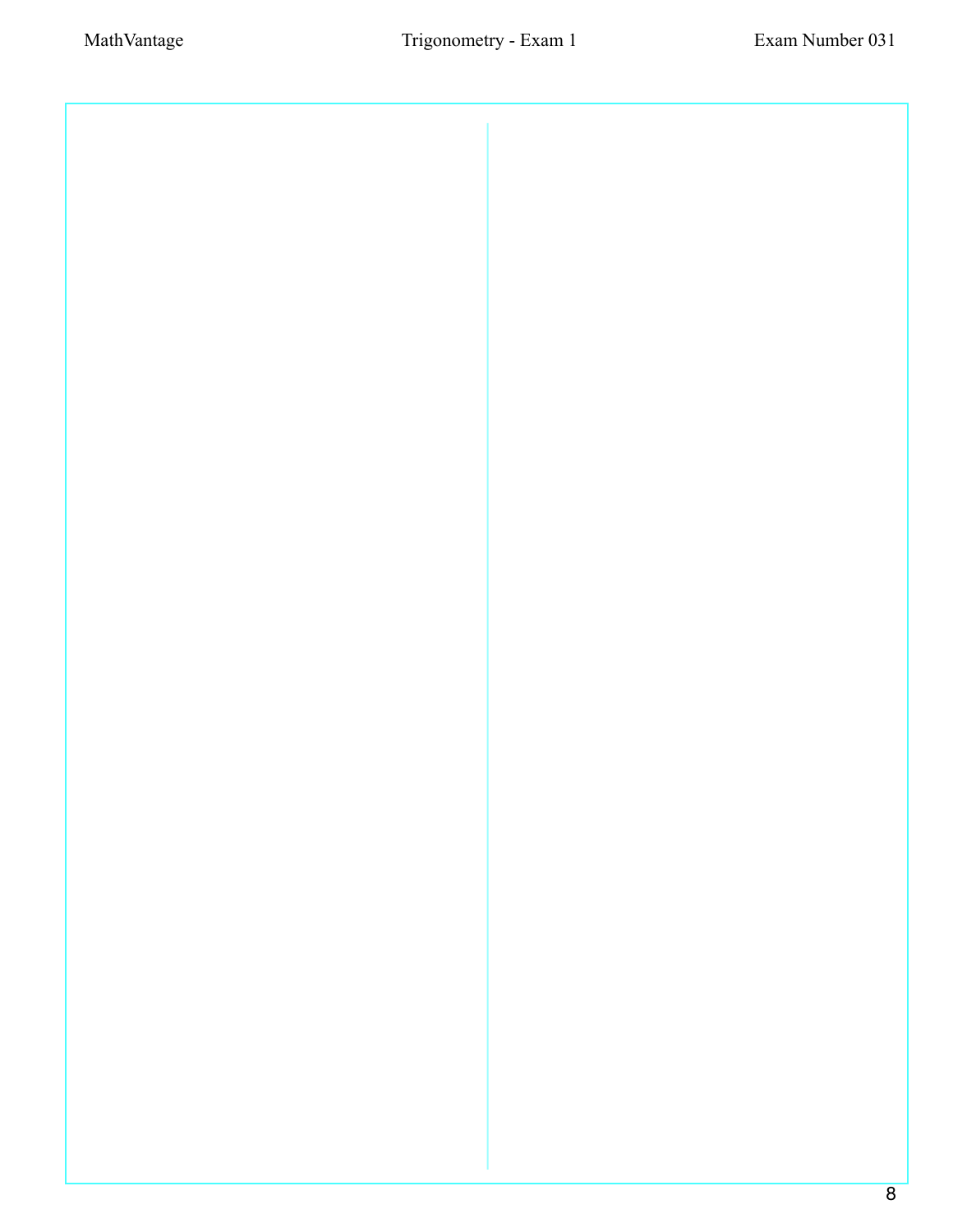MathVantage Trigonometry - Exam 1 Exam Number 031

**Name:** 1d: 1d: Course:

# **PART 2: SOLUTIONS**

## **Multiple-Choice Answers**

| Questions               | A | В | C | D | E |
|-------------------------|---|---|---|---|---|
| 1                       |   |   |   |   |   |
| 2                       |   |   |   |   |   |
| 3                       |   |   |   |   |   |
| $\overline{\mathbf{4}}$ |   |   |   |   |   |
| 5                       |   |   |   |   |   |
| 6                       |   |   |   |   |   |
| 7                       |   |   |   |   |   |
| 8                       |   |   |   |   |   |
| 9                       |   |   |   |   |   |
| 10                      |   |   |   |   |   |
| 11                      |   |   |   |   |   |
| 12                      |   |   |   |   |   |
| 13                      |   |   |   |   |   |
| 14                      |   |   |   |   |   |
| 15                      |   |   |   |   |   |
| 16                      |   |   |   |   |   |
| 17                      |   |   |   |   |   |
| 18                      |   |   |   |   |   |
| 19                      |   |   |   |   |   |
| 20                      |   |   |   |   |   |

# **Let this section in blank**

|                          | <b>Points</b> | Max |
|--------------------------|---------------|-----|
| <b>Multiple Choice</b>   |               | 100 |
| <b>Extra Points</b>      |               | 25  |
| <b>Consulting</b>        |               | 10  |
| <b>Age Points</b>        |               | 25  |
| <b>Total Performance</b> |               | 160 |
| Grade                    |               | А   |

## **Extra Questions**

21. In trigonometry, you can do the following approach:

If  $\theta < 5^{\circ}$  (degree) then  $\theta \simeq \sin \theta$  (almost the same). (True)

Then a student concludes:

If  $\theta = 2^o$  (degree) then  $\sin \theta \approx 2$ . (False)

Explain why the student's conclusion is wrong since  $-1 \leq \sin \theta \leq 1$ .

Solution:

If  $\theta < 5^{\circ}$  (degree) then  $\theta \simeq \sin \theta$  (almost the same) is true if  $\theta$  is measure in radians.

22. Prove:

$$
\frac{(1+\sin x)(1-\sin x)}{\cos^2 x} = 1
$$

Solution:

$$
\frac{(1+\sin x)(1-\sin x)}{\cos^2 x} = \frac{(1-\sin^2 x)}{\cos^2 x} = \frac{\cos^2 x}{\cos^2 x} = 1
$$

23. Solve:  $\sin x = \sqrt{3} \cos x$ , where  $0 \le x < 2\pi$ .

Solution:

Note that if  $\cos x = 0$  then  $\sin x \neq 0$  (see trigonometric ball)  $\Rightarrow$  0  $\neq$  0 false.  $\sin x = \sqrt{3} \cos x$ 

$$
\frac{\sin x}{\cos x} = \sqrt{3} \Rightarrow \tan x = \sqrt{3}
$$
\n
$$
\tan x
$$
\n
$$
\frac{\pi}{3}
$$